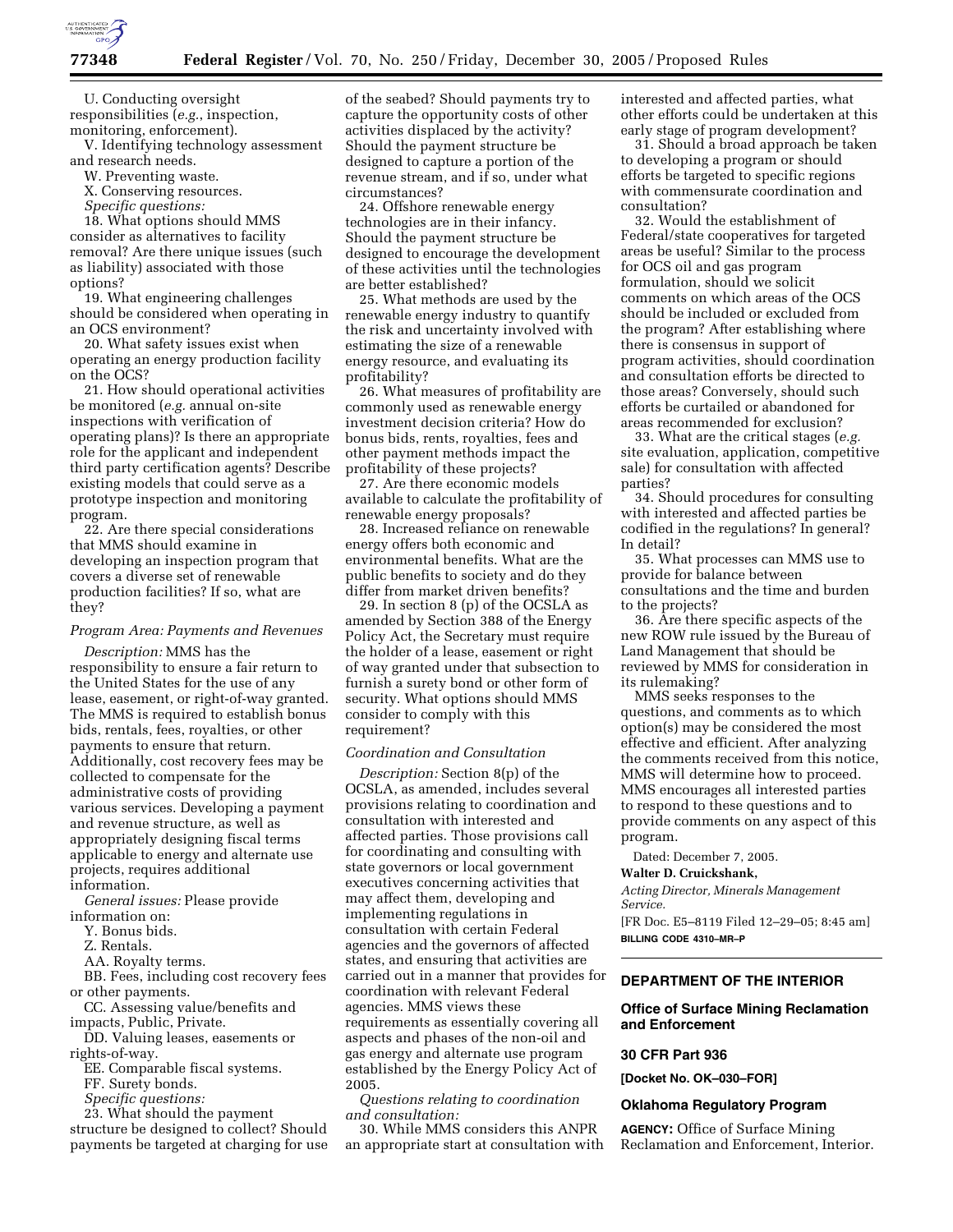**ACTION:** Proposed rule; reopening and extension of public comment period on proposed amendment.

**SUMMARY:** We, the Office of Surface Mining Reclamation and Enforcement (OSM), are announcing receipt of revisions to a previously proposed amendment to the Oklahoma regulatory program (Oklahoma program) under the Surface Mining Control and Reclamation Act of 1977 (SMCRA or the Act). The revisions Oklahoma proposes concern subsidence control; impoundments; and revegetation success standards.

Oklahoma also elected to withdraw its proposed revisions regarding review of decision not to inspect or enforce. Oklahoma intends to revise its program to provide additional safeguards, clarify ambiguities, and improve operational efficiency.

This document gives the times and locations that the Oklahoma program and proposed amendment to that program are available for your inspection and the comment period during which you may submit written comments on the revisions to the amendment.

**DATES:** We will accept written comments until 4 p.m., c.t., January 17, 2006.

**ADDRESSES:** You may submit comments, identified by Docket No. OK–030–FOR, by any of the following methods:

• *E-mail: mwolfrom@osmre.gov*. Include ''Docket No. OK–030–FOR'' in the subject line of the message.

• *Mail/Hand Delivery:* Michael C. Wolfrom, Director, Tulsa Field Office, Office of Surface Mining Reclamation and Enforcement, 5100 East Skelly Drive, Suite 470, Tulsa, Oklahoma 74135–6547.

• *Fax:* (918) 581–6419.

• *Federal eRulemaking Portal: http:// www.regulations.gov*. Follow the instructions for submitting comments.

*Instructions:* All submissions received must include the agency name and docket number for this rulemaking. For detailed instructions on submitting comments and additional information on the rulemaking process, see the ''Public Comment Procedures'' heading of the **SUPPLEMENTARY INFORMATION** section of this document.

*Docket:* For access to the docket to review copies of the Oklahoma program, this amendment, a listing of any scheduled public hearings, and all written comments received in response to this document, you must go to the address listed below during normal business hours, Monday through Friday, excluding holidays. You may receive

one free copy of the amendment by contacting OSM's Tulsa Field Office.

Michael C. Wolfrom, Director, Tulsa Field Office, Office of Surface Mining Reclamation and Enforcement, 5100 East Skelly Drive, Suite 470, Tulsa, Oklahoma 74135–6547, Telephone: (918) 581–6430, E-mail: *mwolfrom@osmre.gov.* 

In addition, you may review a copy of the amendment during regular business hours at the following location:

Oklahoma Department of Mines, 4040 N. Lincoln Blvd., Suite 107, Oklahoma City, Oklahoma 73105, Telephone: (405) 427–3859.

**FOR FURTHER INFORMATION CONTACT:** 

Michael C. Wolfrom, Director, Tulsa Field Office. Telephone: (918) 581– 6430. E-mail: *mwolfrom@osmre.gov.* 

# **SUPPLEMENTARY INFORMATION:**

I. Background on the Oklahoma Program II. Description of the Proposed Amendment III. Public Comment Procedures IV. Procedural Determinations

# **I. Background on the Oklahoma Program**

Section 503(a) of the Act permits a State to assume primacy for the regulation of surface coal mining and reclamation operations on non-Federal and non-Indian lands within its borders by demonstrating that its program includes, among other things, ''a State law which provides for the regulation of surface coal mining and reclamation operations in accordance with the requirements of this Act \* \* \*; and rules and regulations consistent with regulations issued by the Secretary pursuant to this Act.'' See 30 U.S.C.  $1253(a)(1)$  and  $(7)$ . On the basis of these criteria, the Secretary of the Interior conditionally approved the Oklahoma program on January 19, 1981. You can find background information on the Oklahoma program, including the Secretary's findings, the disposition of comments, and the conditions of approval of the Oklahoma program in the January 19, 1981, **Federal Register**  (46 FR 4902). You can also find later actions concerning Oklahoma's program and program amendments at 30 CFR 936.15 and 936.16.

# **II. Description of the Proposed Amendment**

By letters dated October 14, 2005, and November 17, 2005 (Administrative Record Nos. OK–946.05 and OK–946.08, respectively), Oklahoma sent us amendments to its program under SMCRA (30 U.S.C. 1201 *et seq.*). Oklahoma sent the amendments in response to our letters dated September 15, 2005, and October 28, 2005 (Administrative Record Nos. OK–946.04

and OK–946.07, respectively) that we sent to Oklahoma under 30 CFR 732.17(c).

We announced receipt of the proposed amendment in the October 18, 2005, **Federal Register** (70 FR 60481) and invited public comment on its adequacy. The public comment period ended November 17, 2005.

During our review of the amendment, we identified concerns relating to subsidence control, impoundments, revegetation success standards, and review of decision not to inspect or enforce. We notified Oklahoma of the concerns by letters dated September 15, 2005, and October 28, 2005 (Administrative Record Nos. OK–946.04 and OK–946.07, respectively). On October 14, 2005, and November 17, 2005 (Administrative Record Nos. OK– 946.05 and OK–946.08, respectively), Oklahoma sent us revised amendments (Administrative Record Nos. OK–946.05 and OK–946.08, respectively).

Below is a summary of the revisions proposed by Oklahoma. The full text of the revised amendment is available for you to read at the locations listed above under **ADDRESSES**.

## *A. Oklahoma Administrative Code (OAC) 460:20–31–13. Subsidence Control Plan*

Oklahoma proposes to revise paragraph (a)(3) to require applications to include surveys of non-commercial buildings or occupied residential dwellings and structures related thereto except for areas where there is no planned subsidence. Oklahoma also proposes to require all applications to include surveys of all drinking, domestic, and residential water supplies.

## *B. OAC 460:20–43–14. Impoundments*

Oklahoma proposes to revise paragraph (a)(14) to require embankment slopes of impoundments to be no closer than 100 feet, measured horizontally, to any public road right-ofway unless otherwise approved under procedures established in OAC 460:20– 7–4(4), Areas where surface coal mining operations are prohibited or limited, and 460:20–7–5(d), Procedures.

# *C. OAC 460:20–43–46 and OAC 460:20– 45–46. Revegetation: Standards for Success*

Oklahoma proposes to add new paragraphs (b)(3)(B) and to redesignate existing paragraphs (b)(3)(B) through  $(b)(3)(D)$  as new paragraphs  $(b)(3)(C)$ through (b)(3)(E). New paragraphs (b)(3)(B) allow the Oklahoma Department of Mines (Department) to specify minimum stocking and planting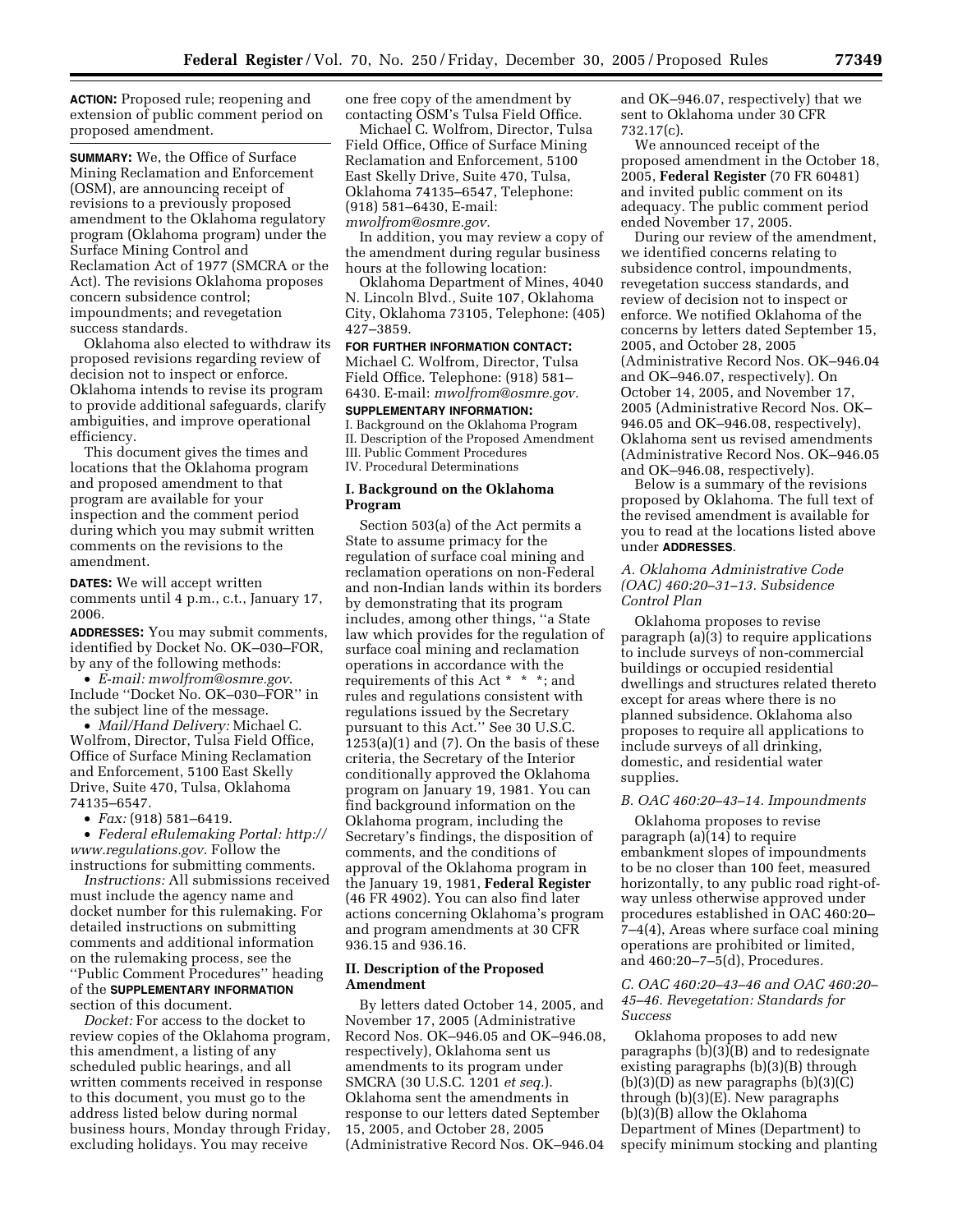arrangements for areas to be developed for recreation, shelter belts, or forest products on the basis of local and regional conditions after consultation with and approval by the State agencies responsible for administration of forestry and wildlife programs. The consultation and approval will occur on a permit specific basis and the stocking and planting arrangements will be incorporated into an approved reclamation plan.

# *D. OAC 460:20–45–47. Subsidence Control*

Oklahoma proposes to revise paragraph (c)(4) pertaining to repair of damage to surface lands. This new paragraph requires operators to be governed by a rebuttable presumption of causation by subsidence. The information to be considered in determination of causation is whether damage to protected structures was caused by subsidence from underground mining. All relevant and reasonably available information will be considered by the Department when making the determination.

# *E. OAC 460:20–57–6. Review of Decision Not To Inspect or Enforce*

Oklahoma proposes to withdraw its previously proposed amendment pertaining to a review of the Department's decision to not inspect or take enforcement action with respect to any violation alleged by any person who is or may be adversely affected by a coal exploration or surface coal mining and reclamation operation.

#### **III. Public Comment Procedures**

We are reopening the comment period on the proposed Oklahoma program amendment to provide the public an opportunity to reconsider the adequacy of the proposed amendment in light of the additional materials submitted. In accordance with the provisions of 30 CFR 732.17(h), we are seeking comments on whether the proposed amendment satisfies the applicable program approval criteria of 30 CFR 732.15. If we approve the amendment, it will become part of the Oklahoma program.

### *Written Comments*

Send your written or electronic comments to OSM at the address given above. Your written comments should be specific, pertain only to the issues proposed in this rulemaking, and include explanations in support of your recommendations. We will not consider or respond to your comments when developing the final rule if they are received after the close of the comment

period (see **DATES**). We will make every attempt to log all comments into the administrative record, but comments delivered to an address other than the Tulsa Field Office may not be logged in.

#### *Electronic Comments*

Please submit Internet comments as an ASCII or Word file avoiding the use of special characters and any form of encryption. Please also include ''Attn: OK–030–FOR'' and your name and return address in your Internet message. If you do not receive a confirmation that we have received your Internet message, contact the Tulsa Field Office at (918) 581–6430.

# *Availability of Comments*

We will make comments, including names and addresses of respondents, available for public review during normal business hours. We will not consider anonymous comments. If individual respondents request confidentiality, we will honor their request to the extent allowable by law. Individual respondents who wish to withhold their name or address from public review, except for the city or town, must state this prominently at the beginning of their comments. We will make all submissions from organizations or businesses, and from individuals identifying themselves as representatives or officials of organizations or businesses, available for public review in their entirety.

#### **IV. Procedural Determinations**

#### *Executive Order 12630—Takings*

This rule does not have takings implications. This determination is based on the analysis performed for the counterpart Federal regulation.

## *Executive Order 12866—Regulatory Planning and Review*

This rule is exempted from review by the Office of Management and Budget (OMB) under Executive Order 12866.

## *Executive Order 12988—Civil Justice Reform*

The Department of the Interior has conducted the reviews required by section 3 of Executive Order 12988 and has determined that this rule meets the applicable standards of subsections (a) and (b) of that section. However, these standards are not applicable to the actual language of State regulatory programs and program amendments because each program is drafted and promulgated by a specific State, not by OSM. Under sections 503 and 505 of SMCRA (30 U.S.C. 1253 and 1255) and the Federal regulations at 30 CFR 730.11, 732.15, and 732.17(h)(10),

decisions on proposed State regulatory programs and program amendments submitted by the States must be based solely on a determination of whether the submittal is consistent with SMCRA and its implementing Federal regulations and whether the other requirements of 30 CFR parts 730, 731, and 732 have been met.

# *Executive Order 13132—Federalism*

This rule does not have Federalism implications. SMCRA delineates the roles of the Federal and State governments with regard to the regulation of surface coal mining and reclamation operations. One of the purposes of SMCRA is to ''establish a nationwide program to protect society and the environment from the adverse effects of surface coal mining operations." Section  $503(a)(1)$  of SMCRA requires that State laws regulating surface coal mining and reclamation operations be ''in accordance with'' the requirements of SMCRA, and section 503(a)(7) requires that State programs contain rules and regulations ''consistent with'' regulations issued by the Secretary pursuant to SMCRA.

# *Executive Order 13175—Consultation and Coordination With Indian Tribal Governments*

In accordance with Executive Order 13175, we have evaluated the potential effects of this rule on Federallyrecognized Indian tribes and have determined that the rule does not have substantial direct effects on one or more Indian tribes, on the relationship between the Federal Government and Indian tribes, or on the distribution of power and responsibilities between the Federal Government and Indian tribes. This determination is based on the fact that the Oklahoma program does not regulate coal exploration and surface coal mining and reclamation operations on Indian lands. Therefore, the Oklahoma program has no effect on Federally-recognized Indian tribes.

# *Executive Order 13211—Regulations That Significantly Affect The Supply, Distribution, or Use of Energy*

On May 18, 2001, the President issued Executive Order 13211 which requires agencies to prepare a Statement of Energy Effects for a rule that is (1) considered significant under Executive Order 12866, and (2) likely to have a significant adverse effect on the supply, distribution, or use of energy. Because this rule is exempt from review under Executive Order 12866 and is not expected to have a significant adverse effect on the supply, distribution, or use